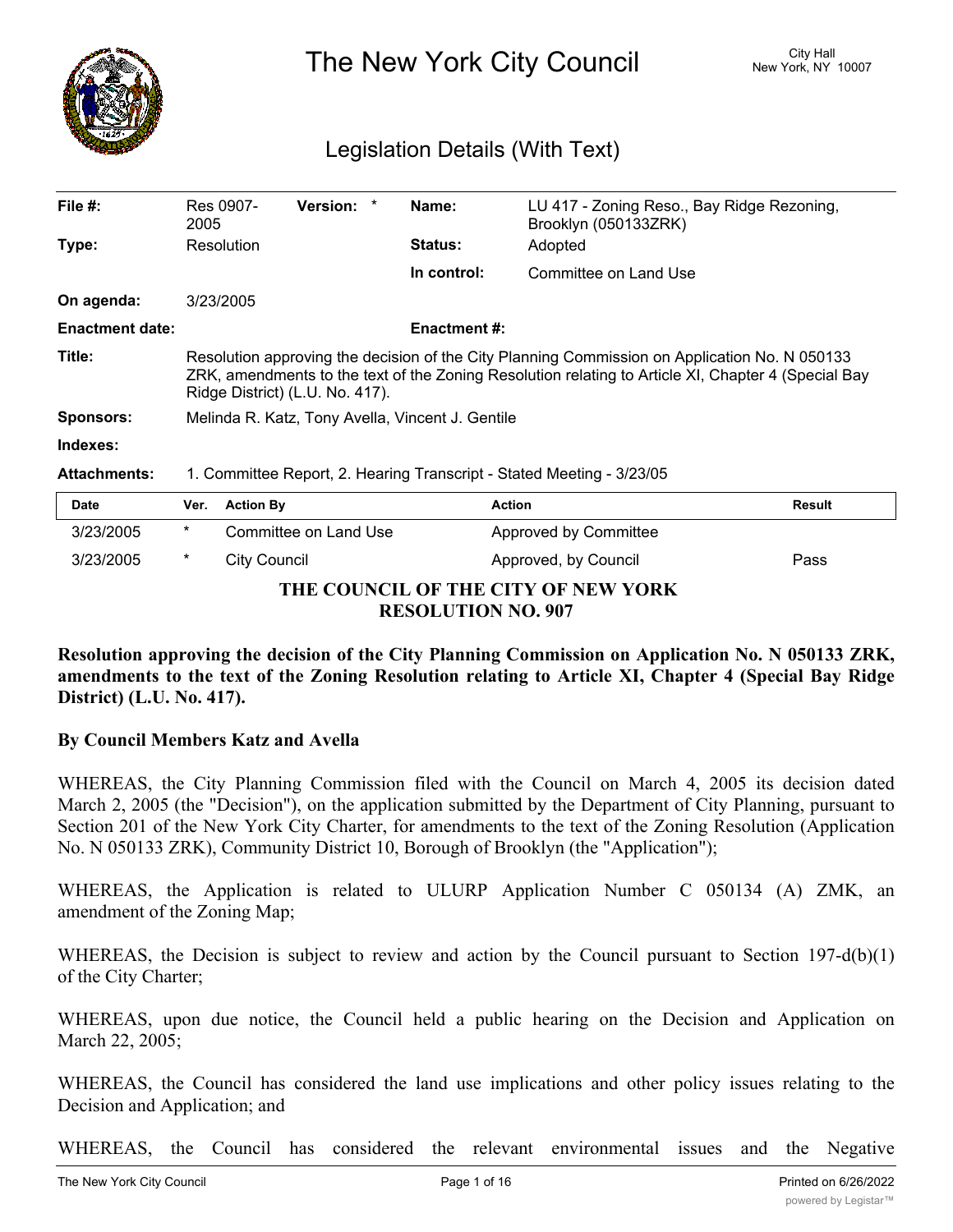Declaration, issued on October 18, 2004. The negative declaration included an (E) designation. The placement of the (E) designation (E-139) on the zoning map would eliminate the potential for significant adverse impacts (CEQR No. 05DCP023K);

RESOLVED:

The Council finds that the action described herein will have no significant effect on the environment;

Pursuant to Sections 197-d and 200 of the City Charter and on the basis of the Decision and Application the Council approves the Decision; and

The Zoning Resolution of the City of New York, effective as of December 15, 1961, and as subsequently amended, is further amended as follows:

Matter **Underlined** is new, to be added; Matter in **Strikeout** is old, to be deleted; Matter within  $\#$  # is defined in Section 12-10: \*\*\* indicate where unchanged text appears in the Zoning Resolution

11/2/78

### **Article XI - Special Purpose Districts**

**Chapter 4** Special Bay Ridge District

11/2/78

#### **114-00 GENERAL PURPOSES**

The "Special Bay Ridge District" established in this Resolution is designed to promote and protect the public health, safety and general welfare. These general goals include, among others, the following specific purposes:

- (a) to preserve, protect and maintain the existing scale and character of the residential and commercial community;
- (b) to encourage design of new residential, commercial and community facility development which is in character with the neighborhood and surrounding community; and
- (c) to foster the development of apartment buildings which provide a superior urban design relationship to the neighborhood;
- (d) to provide amenities such as required open space, off-street parking, landscaping and street trees to enhance the character of the physical environment; and
- (e) to promote the most desirable use of land in the area and thus to conserve the value of land and buildings, and thereby to protect the City's tax revenues.

11/2/78

#### **114-01 Definitions**

Definitions specially applicable in this Chapter are set forth in this Section. The definitions of other defined words are as set forth in

 $\frac{1}{2}$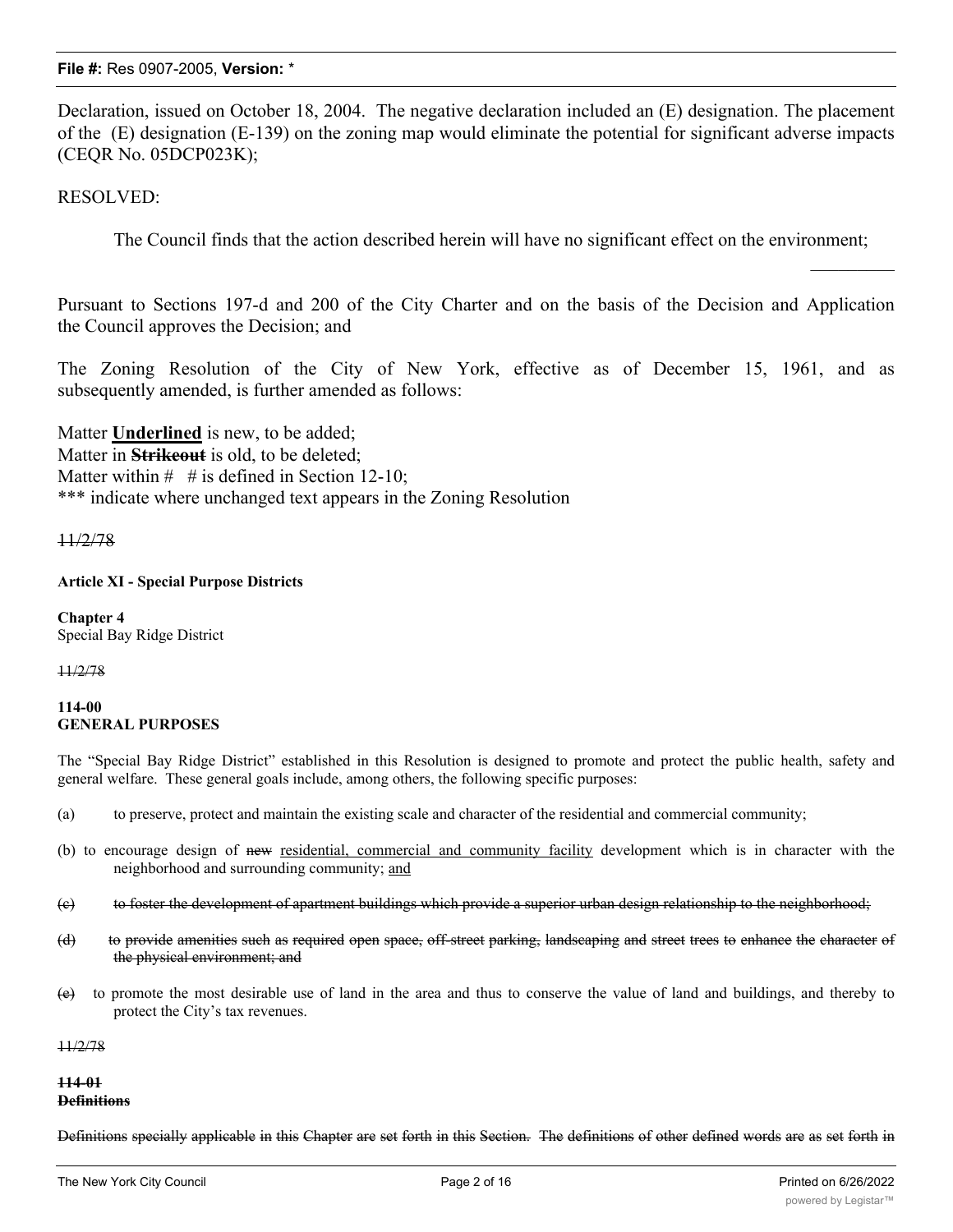#### Section 12-10 (DEFINITIONS). Center block line

A "center block line" is an imaginary line which bisects a #block#. Where the #streets# are parallel such line shall be parallel to the long dimension of the #block#. In the case of #streets# that are not parallel the #center block line# shall be the bisector of the angle formed by prolonging the long dimensions of the #block# to an intersection.

#### Development

For the purposes of this Chapter, a "development" includes construction of a new "building or other structure# on a #zoning lot# or an #enlargement#. To "develop" is to create a #development#.

#### Major street

For the purposes of this Chapter, a "major street" is any of the following: Shore Road, Ridge Boulevard, Third Avenue, Fourth Avenue, Fifth Avenue and 86<sup>th</sup> Street.

#### **Minor** street

For the purposes of this Chapter, a "minor street" is any #street# within the #Special Bay Ridge District# other than a #major street#.

#### Private open space

"Private open space" is recreation space which is either open to the sky or roofed but is not enclosed, and is accessible only to the occupants of one or a limited group of #dwelling units#.

#### Semi-private open space

"Semi-private open space" is recreation space which is either open to the sky or roofed but is not enclosed and which:

- (a) is accessible to all #residential# tenants and their agents, for whom no fees are charged;
- (b) is directly accessible from a lobby or other public area served by elevator which connects to the #residential# portion of the #building#;
- (c) is accessible to the handicapped and physically disabled in accordance with the provisions of Section 114-274 (Access); and
- (d) is, at a minimum, open from 8:00 a.m. to sunset.

#Semi-private open space# shall be #developed# and treated in accordance with the provisions of Section 114-28.

#### **Special Bay Ridge District**

(repeated from Section 12-10)

The "Special Bay Ridge District" is a Special Purpose District designated by the letters "BR" in which special regulations set forth in Article XI, Chapter 4 apply. The #Special Bay Ridge District# appears on the #zoning maps# superimposed on other districts and its regulations supplement or modify those of the districts on which it is superimposed.

#### **Transparent surfaces**

"Transparent surfaces" are glazed walls or openings which permit a view into an enclosed space.

11/2/78

### **114-02 114-01 General Provisions**

In harmony with the general provisions and intent of this Resolution and the general purposes of the #Special Bay Ridge District#, the regulations of the districts upon which this Special District is superimposed are supplemented or modified in accordance with the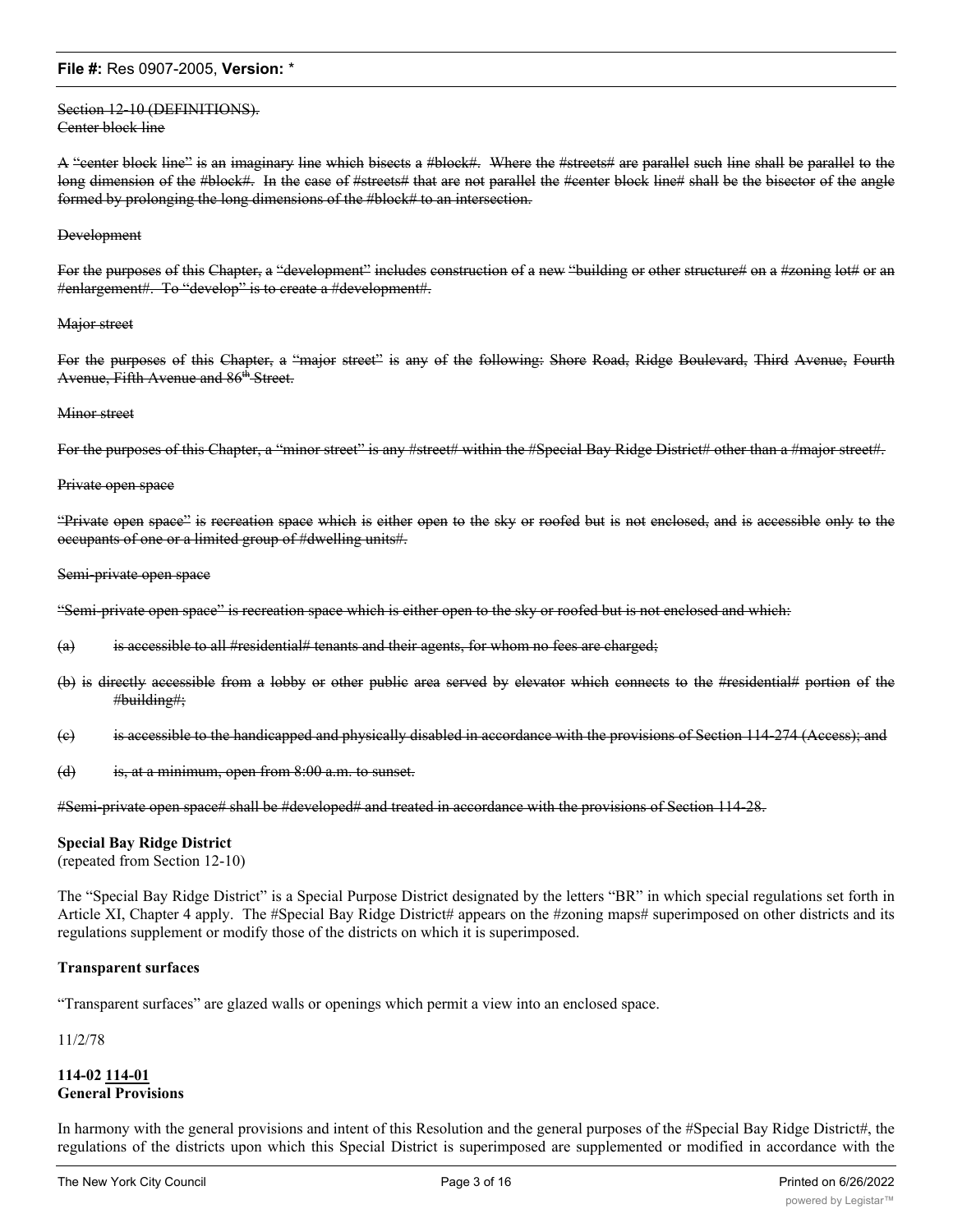provisions of this Chapter. The provisions of this Chapter shall apply to all #developments# and #enlargements#.

Except as modified by the provisions of this Chapter, the regulations of the underlying districts remain in effect.

11/2/78

**114-03 District Plan**

The District Plan for the #Special Bay Ridge District# (Appendix A) identifies specific areas comprising the Special District in which special zoning regulations are established in order to carry out the general purposes of the #Special Bay Ridge District#. These areas and the Sections of this Chapter containing regulations relating thereto are as follows:

Area A - Midblock Preservation Area, Section 114-09

Area B - AVENUE PRESERVATION AREA-1, Section 114-20

Area C - AVENUE PRESERVATION AREA-2, Section 114-30

Area D - AVENUE PRESERVATION AREA-3, Section 114-40

Area E - OTHER AREAS, Section 114-50

The elements of the District Plan as set forth in Appendix A are hereby incorporated as an integral part of the provisions of this Chapter.

Note: Most provisions of the Special Bay Ridge District are proposed for deletion. Those Sections that would be retained would be *reorganized, renumbered and modified. Those sections are as follows:*

*Section 114-05 (Street Planting Regulations) Modified and renumbered 114-20 Section 114-101 (Floor area regulations) Modified and renumbered 114-11 Section 114-102 (Height regulations) Modified and renumbered 114-12*

*The following Sections have been deleted and their section numbers re-utilized, as follows: 114-12, 114-20 and 114-21.*

# **114-10 SPECIAL BULK REGULATIONS**

In the #Special Bay Ridge District#, the maximum #floor area ratio# and height and setback regulations shall apply as modified in this Section, inclusive.

### **114-101 114-11 Special Floor aArea rRegulations**

In the #Special Bay Ridge District#, Tthe maximum #floor area ratio# for #residential# or any #community facility buildings# or a any portion of a #building# containing a #community facility use# combination thereof within the Midblock Preservation Area shall not exceed 1.65 in R4A, R4-1, R4B and R5B Districts and 3.0 in C8-2 Districts.

# **114-102 12 Special Height and Setback rRegulations**

# **114-121 Special Rooftop Regulations**

The provisions of Section 33-42 (Permitted Obstructions) shall apply to all #buildings or other structures# in R6A, R6B, R7A, R7B, C4-2A and C8-2 Districts in the #Special Bay Ridge District#, except the provisions of paragraph (d) of Section 33-42 shall not apply. In lieu thereof, the following regulations shall apply:

Elevator or stair bulkheads, roof water tanks, cooling towers or other mechanical equipment (including enclosures) may exceed a maximum height limit provided that either the product, in square feet, of street walls and such obstructions of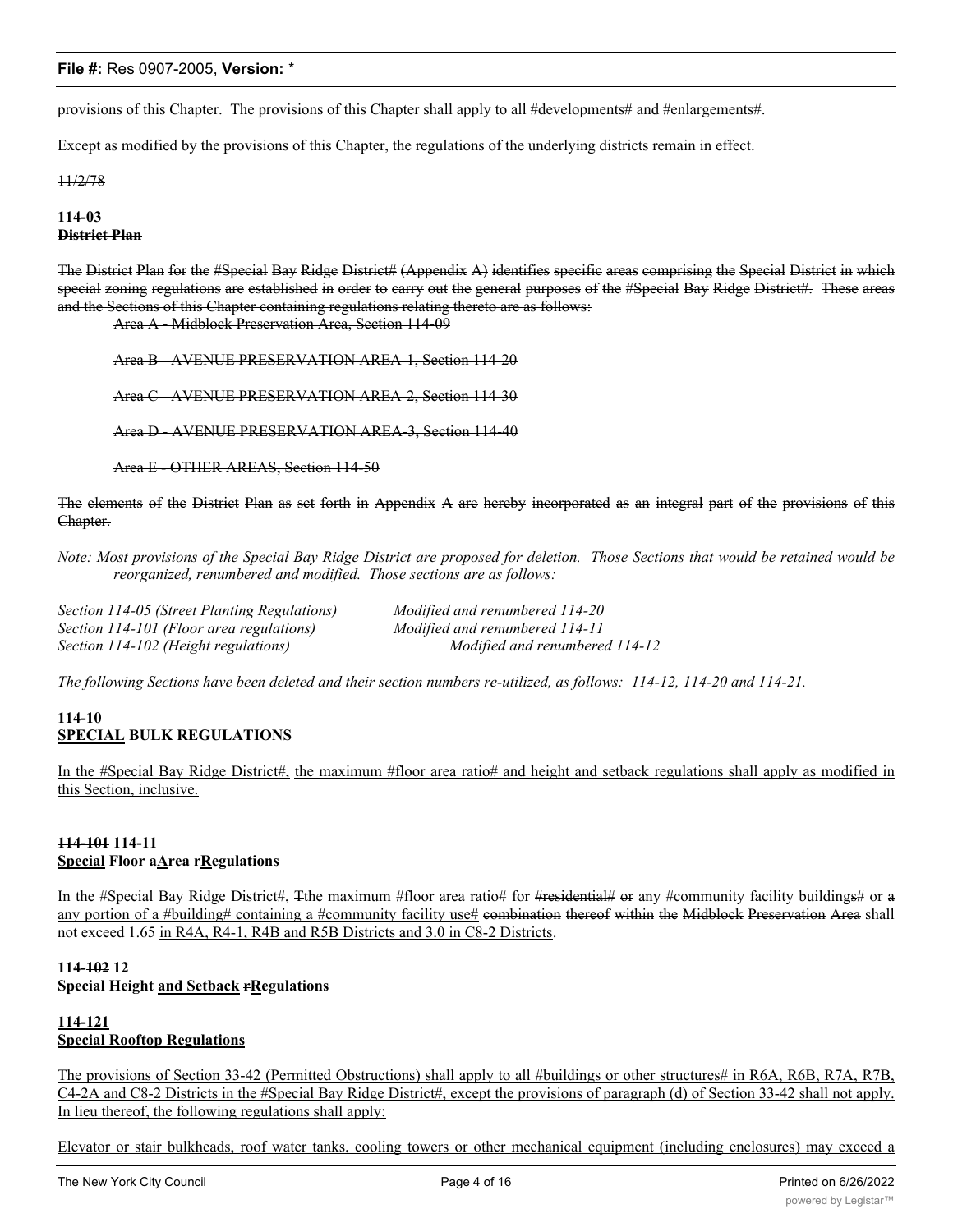maximum height limit provided that either the product, in square feet, of the #aggregate width of street walls# of such obstructions facing each #street# frontage, times their average height, in feet, shall not exceed a figure equal to eight times the width, in feet, of the #street wall# of the #building# facing such frontage or, the #lot coverage# of all such obstructions does not exceed 20 percent of the #lot coverage# of the #building#, and the height of all such obstructions does not exceed 20 feet. In addition, dormers may penetrate a maximum base height in accordance with the provisions of paragraph (c) of Section 23-621 (Permitted obstructions in certain districts).

# **114-122 Maximum building height and setback**

In the #Special Bay Ridge District#, the height and setback and the maximum #building# height regulations of the underlying districts have been modified as follows:

# (a) In C8-2 Districts

In C8-2 Districts, the maximum height of a #building or other structure# shall be 70 feet. Any portion of a #building or other structure# that exceeds a height of 60 feet shall be set back with a depth of at least ten feet from a #wide street line# and at least 15 feet from a #narrow street line#.

### (b) For Community Facilities in #Residential# Districts

In R3A, R3X, R3-2, R4A, R4-1, R4B and R5B Districts, the maximum height of a #building or other structure# containing #community facility uses# shall not exceed 32 feet.

The maximum height for all #developments# within the Midblock Preservation Area shall be 32 feet or three #stories#, whichever is less.

#### **114-20 AVENUE PRESERVATION AREA-1 (Area B)**

# **SPECIAL TREE PLANTING REGULATIONS**

The provisions of this Section shall apply to all #development# within the Avenue Preservation Area-1 (Area B) as such area is indicated on the District Plan (Appendix A).

# **114-05 Street Planting Regulations**

All #developments# within the #Special Bay Ridge District# shall provide and maintain trees of four three inch caliper, at the time of planting, along the entire length of the #street# frontage of the #zoning lot#. Such trees shall be provided at the rate of one tree for each 20 feet of frontage, be spaced 20 feet on center, be planted between the curb line and five feet from the curb line, and be in accordance with the requirements of the Department of Highways and the Department of Parks.

In any zoning district permitting #residences# in the #Special Bay Ridge District#, all #developments# and #enlargements# shall provide and maintain, along the entire #street# length of the #zoning lot#, one street tree for every 25 feet of #street# frontage of the #zoning lot#. Such trees shall be of at least three-inch caliper at the time of planting and shall be placed at approximately equal intervals, except where the Department of Parks and Recreation determines that such tree planting would not be feasible. All such trees shall be planted, maintained and replaced when necessary with the approval of and in accordance with the standards of the Department of Parks and Recreation.

-End of proposed Chapter-

# **Note: The following Sections are being deleted**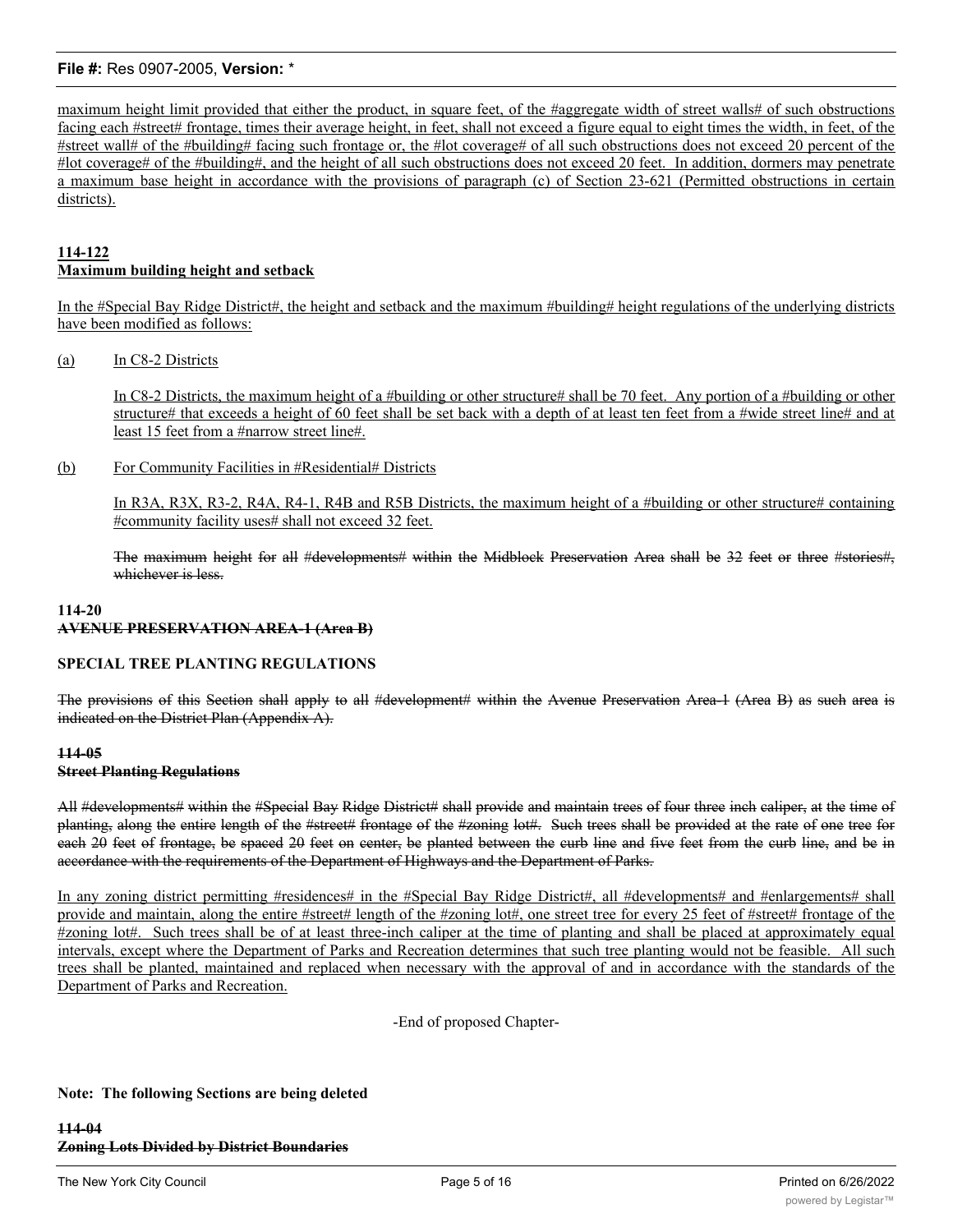Whenever a #zoning lot# existing on November 2, 1978 is divided by an area boundary as indicated on the District Plan (Appendix A) and more than 50 percent of the #zoning lot# is within Area A, the entire #zoning lot# may be #developed# in accordance with the regulations of Area A provided that the distance between the Area A boundary and the nearest #side lot line# of the #zoning lot# does not exceed 10 feet.

6/30/89

# **114-06 Curb Cut Regulations**

No curb cuts are permitted along any #major street# which is located within Area B, Area C or Area D, as such areas are indicated on the District Plan (Appendix A), except as provided herein.

Curb cuts are permitted on #minor streets#, provided that such curb cut is at least 55 feet from the nearest #street# intersection. However, no #zoning lot# may have more than one curb cut on any one #street# frontage, except as provided herein.

For any #zoning lot# having more than one #major street# frontage and having no #minor street# frontage, one curb cut along one of the #major street# frontages is permitted.

No curb cut for #residential# or #community facility use# shall have a width including splays in excess of 12 feet and the provisions of Section 25-631 (Location and width of curb cuts in certain districts) shall be inapplicable.

The City Planning Commission may by certification permit a curb cut along a #major street#, or permit more than one curb cut along a #minor street# frontage of a #zoning lot#, or permit a #residential# or #community facility use# to have a curb cut having a width in excess of 12 feet, provided the Commission, after referral of the application to the Department of Traffic for review and report, determines that such curb cut is necessary in order to gain safe access and egress from the property and that such curb cut will not unduly interfere with pedestrian or vehicular traffic.

11/2/78

# **114-07 Secondary Kitchens**

No #development# shall provide more than one kitchen for each #dwelling unit# nor shall the plumbing or utility connections for such kitchens be provided within any #dwelling unit#.

11/2/78

### **114-08 Buffer at Area Boundaries**

Any #development# on a #zoning lot# which is either devided by an Area boundary line or abuts an Area boundary line, as indicated on the District Plan (Appendix A), shall provide a buffer along such boundary line of at least 4 feet so that there is a minimum distance between #buildings# across such Area boundary line of 8 feet.

11/2/78

# **114-09 Midblock Preservation Area (Area A)**

The provisions of this Section shall apply to all #developments# within the area designated as Area A on the District Plan (Appendix A).

11/2/78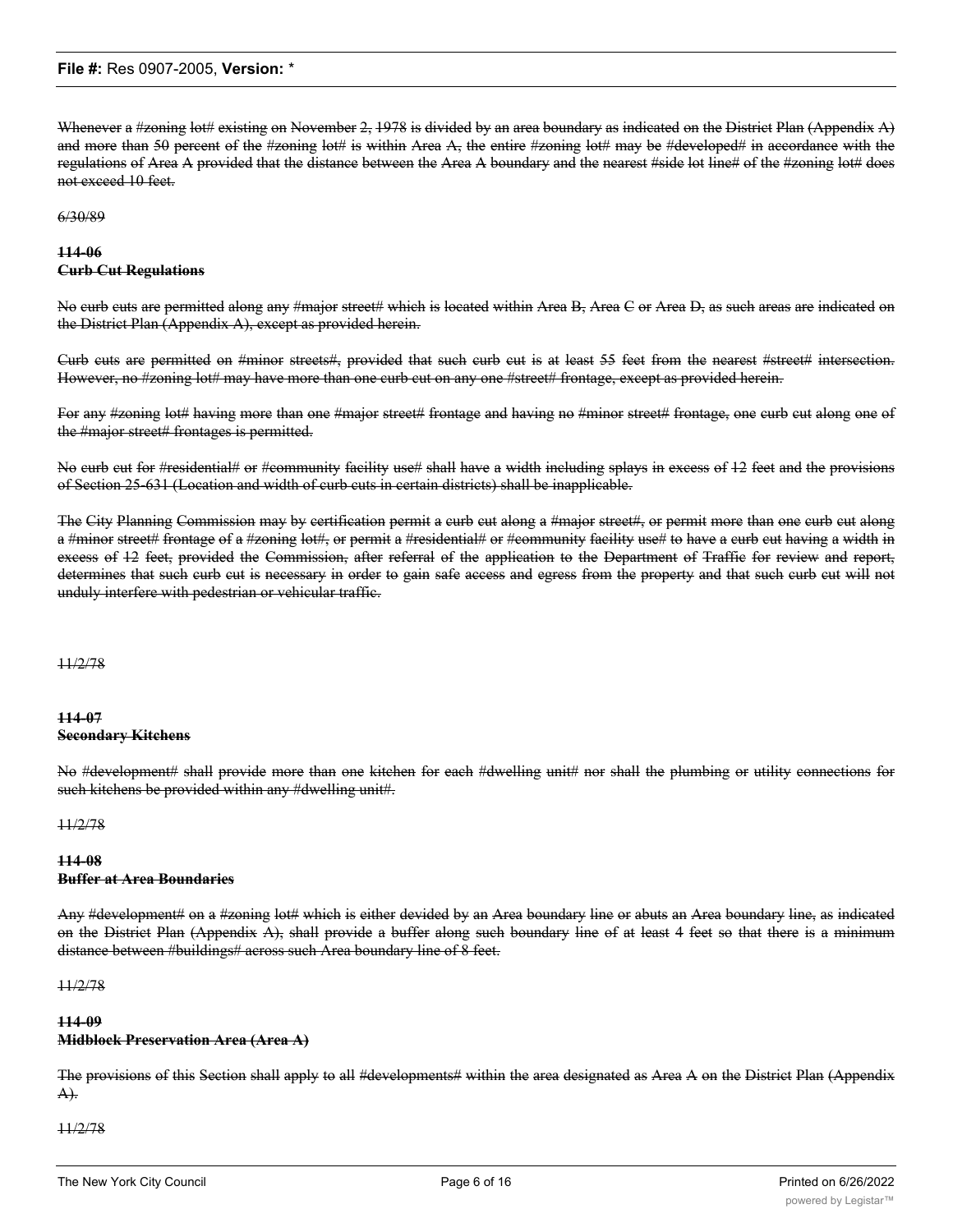# **114-103**

#### **Open space regulations**

The minimum #open space ratio# for all #developments# within the Midblock Preservation Area shall be 27.0.

7/26/01

## **114-104 Density Regulations**

The density requirements of Section 23-22 (Maximum Number of Dwelling Units or Rooming Units) applicable to #predominantly built-up areas# shall apply to all #developments# within the Midblock Preservation Area.

11/2/78

#### **114-111**

Front yards

All #developments# shall provide a #front yard#. The required depth of the #front yard# shall be determined by the application of the provisions of this Section based upon the average depth of the #front yards# of the two adjacent #zoning lots#; however, in no event may the #front yard# be less than 5 feet nor shall it be required to exceed 18 feet.

- (a) Where one of the adjacent #zoning lots# is vacant, the front yard# of the adjacent and #developed zoning lot# shall be the average #front yard# depth for the purposes of this Section.
- (b) Where both adjacent #zoning lots# are vacant or where the average #front yard# depth is less than five feet, the #development# shall provide a #front yard# of at least five feet.
- (c) Where the average #front yard# depth exceeds 5 feet and the aggregate width of the #street wall# of the #development# is 150 feet or less, the #front yard# of the #development# shall have a depth within three feet, plus or minus, of the average #front yard# depth.
- (d) Where the average #front yard# depth exceeds 5 feet and the aggregate width of the #street wall# of the new #development# exceeds 150 feet, the #front yard# of the new #development# shall have a depth within 5 feet of the average #front yard# depth.

# 11/2/78

# **114-112 Rear yards**

All #developments# shall provide a #rear yard# of a depth sufficient to provide a combined front yard-rear yard# depth of at least 45 feet; however, in no case may the #rear yard# have a depth less than 30 feet.

11/2/78

# **114-113 Side yards**

A #side yard# is required for new #developments# only when an existing #building# on an adjacent #zoning lot# is located less than 8 feet from but not on the common #side lot line#. In no event shall the minimum distance between an existing #building# and new #building# across such common #side lot line# be less than 8 feet and in no event shall such required #side yard# be less than 4 feet. In all other cases, the underlying district regulations are applicable.

11/2/78

**114-12 Through Lot Provisions**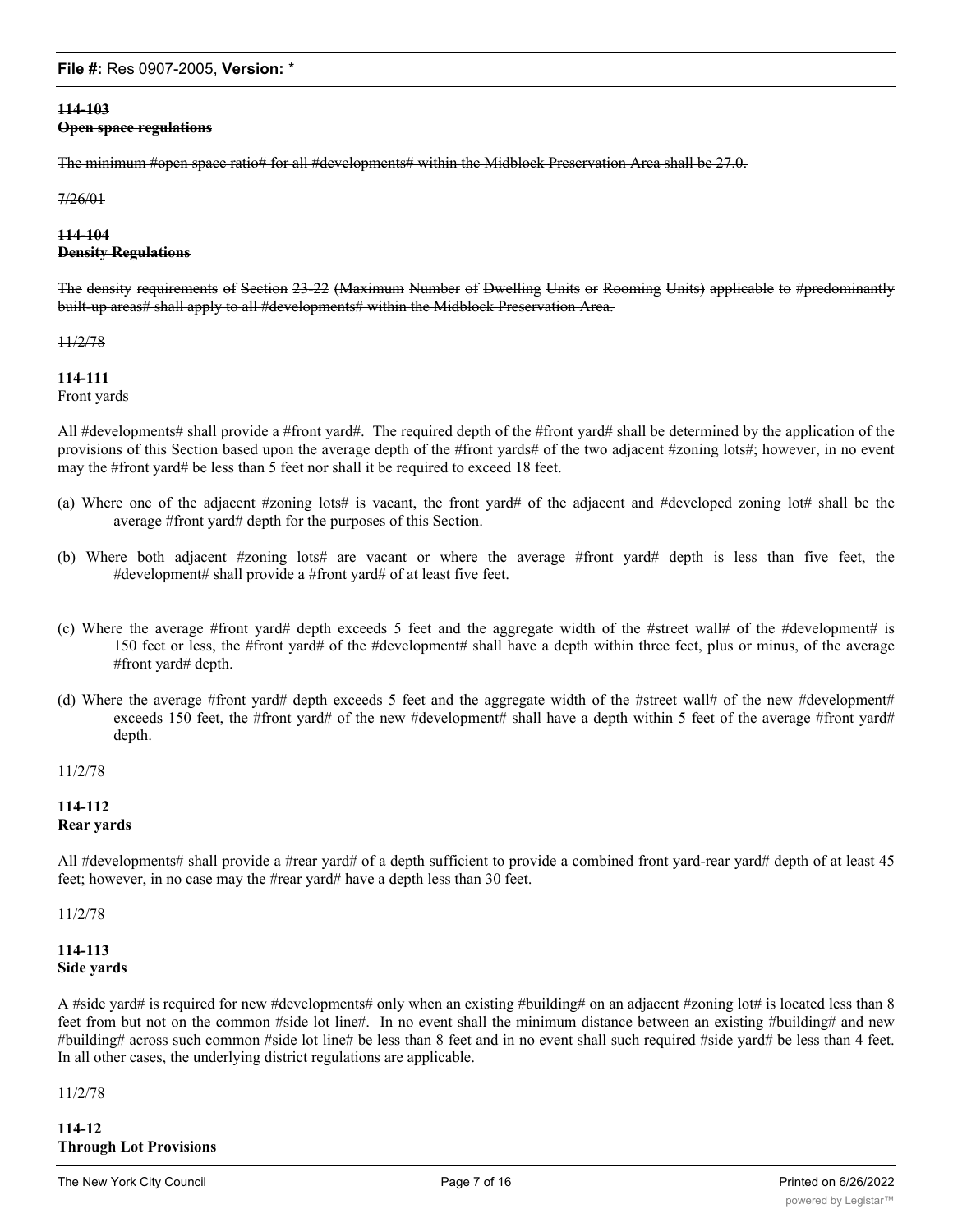All #developments# within the Midblock Preservation Area (Area A) that are located on a #through lot# shall provide a #rear yard equivalent# as provided in Section 23-533, paragraph (a).

For #community facility buildings# or #residential buildings# that contain at least 4 #dwelling units#, the City Planning Commission may by special permit, after public notice and hearing, allow a modification in the requirements of this Section, provided the Commission finds that:

- (a) the proposed siting of the #development# blends harmoniously with the existing character of the neighborhood;
- (b) the proposed siting will not adversely impact light and air to surrounding properties;
- (c) the modification is necessary in order to construct a #development# of superior design, layout and siting that might not otherwise be #developed#; and
- (d) the #yards# created by the site will provide useful #open space# in relation to the #user# or occupancy of the #development# and the #use# of such #yards# will not interfere with the enjoyment of adjacent #zoning lots#.

#### 11/2/78

# **114-13 Limitation on Balconies**

When unenclosed balconies are provided over a #front yard#, no portion of such balcony may be within five feet of the #front lot line#.

#### 11/2/78

# **114-14 Parking Regulations**

All new #residential developments# involving three #dwelling units# or less shall provide one enclosed #accessory# off-street parking space. The driveway providing access to such enclosed off-street parking space shall be perpendicular to the #street#. Further, such driveway may not be between 8 and 18 feet in length, as measured from the #street line# to the closest exterior wall of the enclosure. For #developments# containing three #dwelling units# or less, no parking is permitted in either the #side# or #rear yard#.

All #residential developments# involving 4 or more #dwelling units# or community facilities shall provide off-street parking in accordance with the underlying district regulations, except parking is not permitted in the #front yard#.

#### 11/10/99

#### **114-15**

# **Special Permit for Development on Zoning Lots 40,000 Square feet or Greater**

For any #residential development# on a #zoning lot# 40,000 square feet or greater in a #Commercial District# within the Midblock Preservation Area (Area A), the City Planning Commission may permit up to the maximum #floor area ratio# of the underlying district to be applicable and may permit modification of all other #bulk# regulations, provided the #development# does not exceed sixty feet in height, and provided the Commission finds that:

- (a) the proposed #development# blends harmoniously with the existing character of the neighborhood;
- (b) the modification of #lot area# requirements will not result in a density of population in the #development# that will adversely affect the surrounding area;
- (c) the proposed #development# will not adversely impact light and air to surrounding properties;
- (d) such #bulk# modification are necessary to construct a #development# of superior design, layout and siting than might otherwise be #developed#; and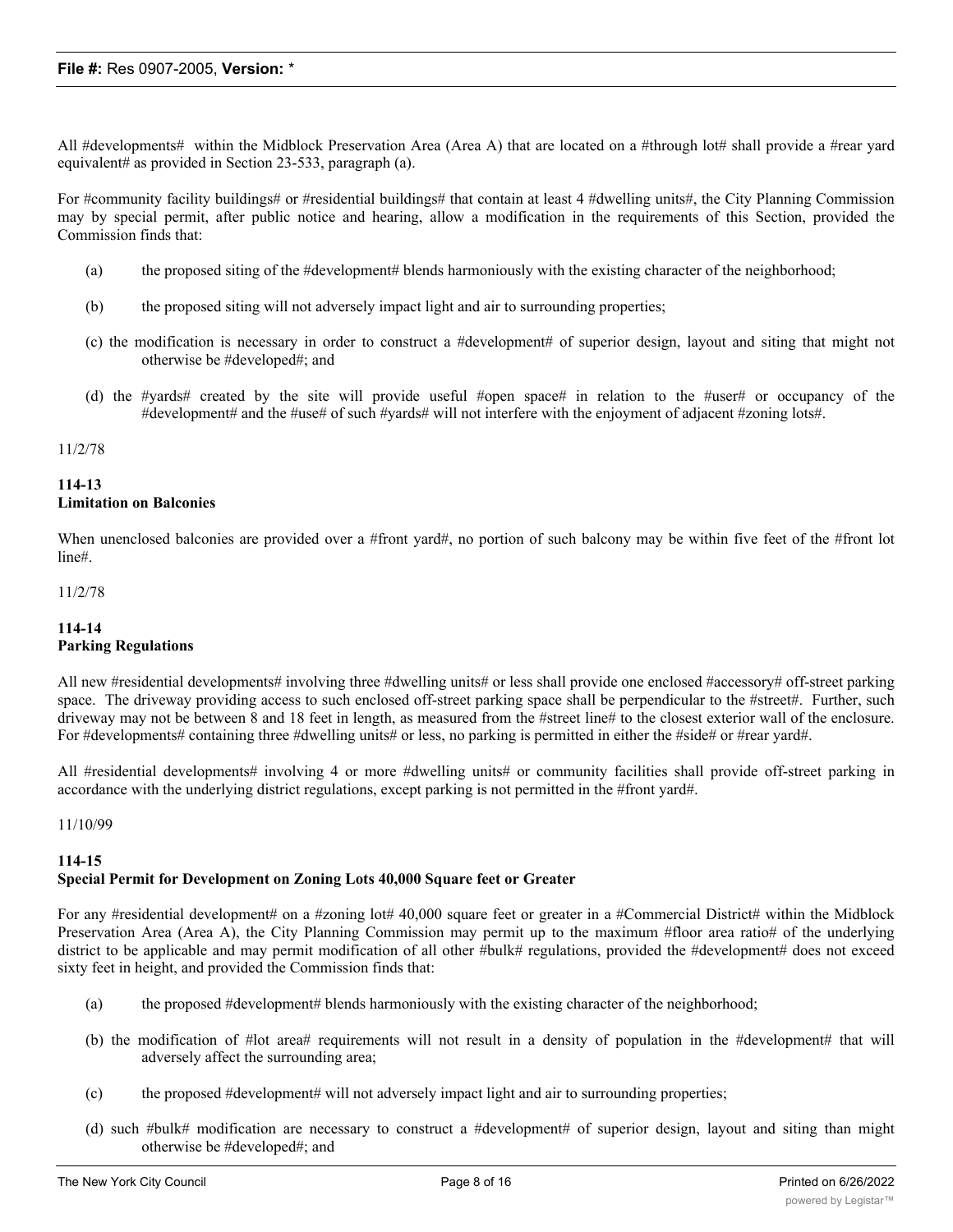(e) any curb cuts are located so as to minimize pedestrian and vehicular conflicts and congestion.

The City Planning Commission may prescribe appropriate conditions and safeguards to minimize adverse effects on the character of the surrounding area.

*Note: Section number 114-20 moved and re-titled "SPECIAL TREE PLANTING REGULATIONS"*

#### 11/2/78

### **114-21 Use Regulations**

For all #developments# within an underlying #Commercial District#, at least 50 percent of the portion of the ground floor within the #primary building zone# shall be occupied by #commercial# or #community facility uses#. Such #commercial# or #community facility use# shall have a minimum depth of at least 25 feet.

All #commercial uses# shall be located only on the ground floor.

11/2/78

**114-22 Bulk Regulations**

11/2/78

### **114-221 Floor area regulations**

For all #developments# within the Avenue Preservation Area-1 (Area B), the permitted #floor area ratio# for #residential# or #community facility# or #commercial buildings#, where permitted by the underlying district regulations, shall not exceed 2.43. However, for a #mixed building# the maximum #floor area ratio# may be increased by .275 provided all such increased #floor area# is located on the ground floor and is occupied solely by #commercial# or #community facility uses#.

7/26/01

# **114-222 Height and setback regulations**

The maximum height for all #developments# within the Avenue Preservation Area-1 (Area B) shall be 48 feet or four #stories# excluding the #basement#, whichever is less.

11/2/78

# **114-23 Street Wall Regulations**

11/2/78

# **114-231 Street walls**

For all #developments#, the building wall along each frontage of the #zoning lot# shall be coincident with the #street line# for at least 65 percent of the length of such building wall except where balconies are provided in accordance with the provisions of Section C26- 604.2(g) of the Administrative Code of the City of New York.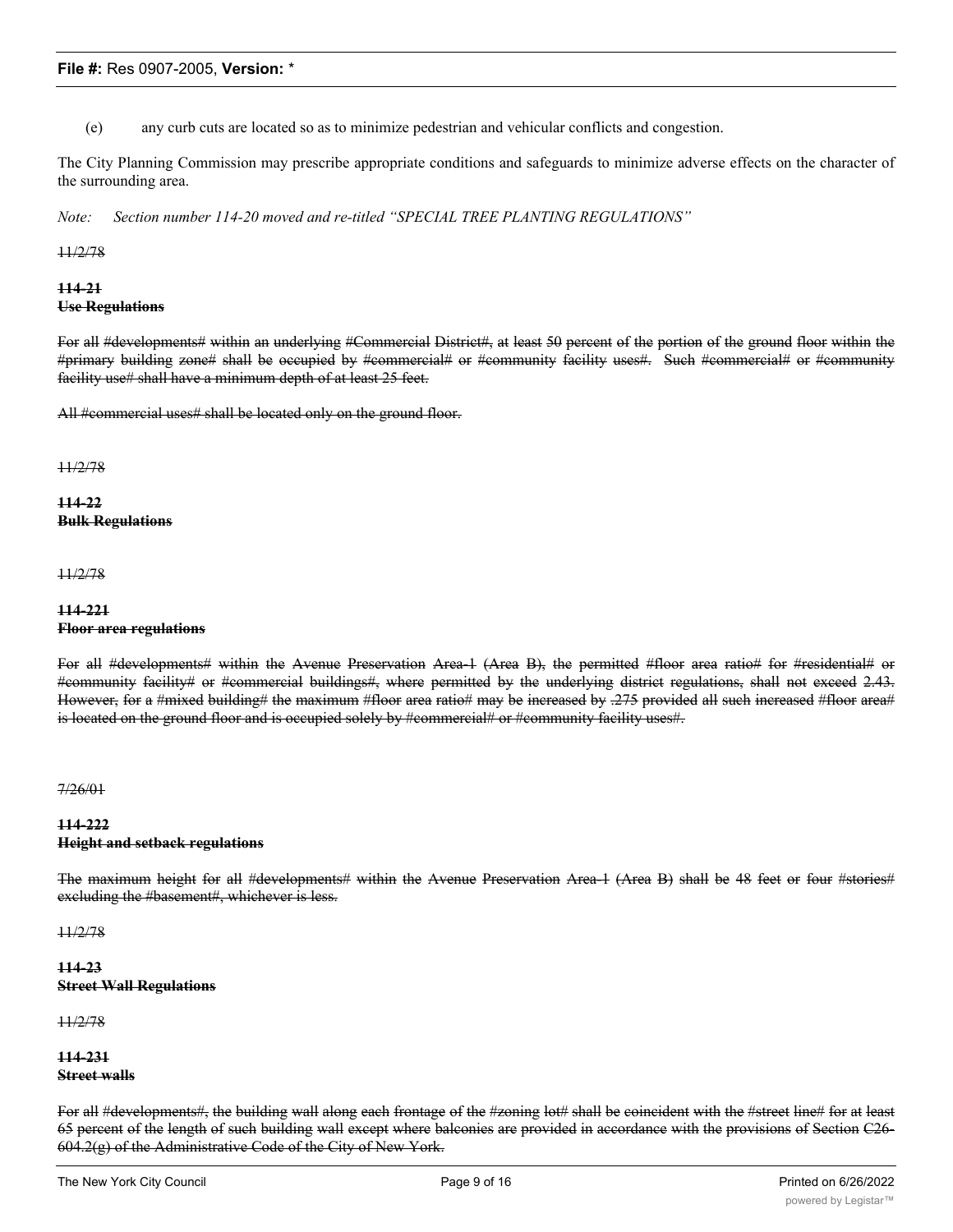Any building wall containing such balconies shall be, for at least 65 percent of its length, within five feet of the #street line#.

# **114-232 Street wall penetrations**

No opening in a #street wall#, for the purpose of parking, is permitted along a #major street# frontage or along a #minor street# frontage within 55 feet of the intersection with the #street line# of a #major street#.

# **114-233 Street wall transparency**

At least 25 percent of the area up to the height of the ceiling of the first #story# of the building wall which fronts upon a #major street# shall be a transparent surface.

# 11/2/78 **114-24 Coverage - Open Space Regulations**

For all #major street block# fronts within the Avenue Preservation Area-1 (Area B), there shall be a #primary building zone#, a #restricted building-open space zone# and a #required open space zone#. All #developments# on #zoning lots# which are located within these zones shall be #developed# in accordance with the regulations for each particular zone as established in this Section and the #open space# regulations of the underlying district shall not be applicable to such #development#. For the purpose of this Section, the following definitions shall apply:

### Primary building zone

The "primary building zone" is that portion of a #block# which is within 55 feet of a #major street#. In addition, in the case where a #block# fronts upon a #minor street# which contains the boundary line between two areas as indicated on the District Plan (Appendix A), the #primary building zone# for such #block# shall also be that portion which is within 55 feet of such #minor street#.

In the Case of ground floor #commercial uses#, the #primary building zone# for such commercial portion of #development# may extend up to 70 feet from the #front lot line# where such #development# is located on an #interior lot# which fronts upon a #major street# and which fronts upon a #block# frontage which is 230 feet or more in length.

#### Required open space zone

The "required open space zone" is that portion of a #block# not within the #primary building zone# and within 40 feet of the #center block line#.

#### Restricted building-open space zone

The "restricted building-open space zone" is that portion of the #block# not within the #primary building zone# nor within the #required open space zone#.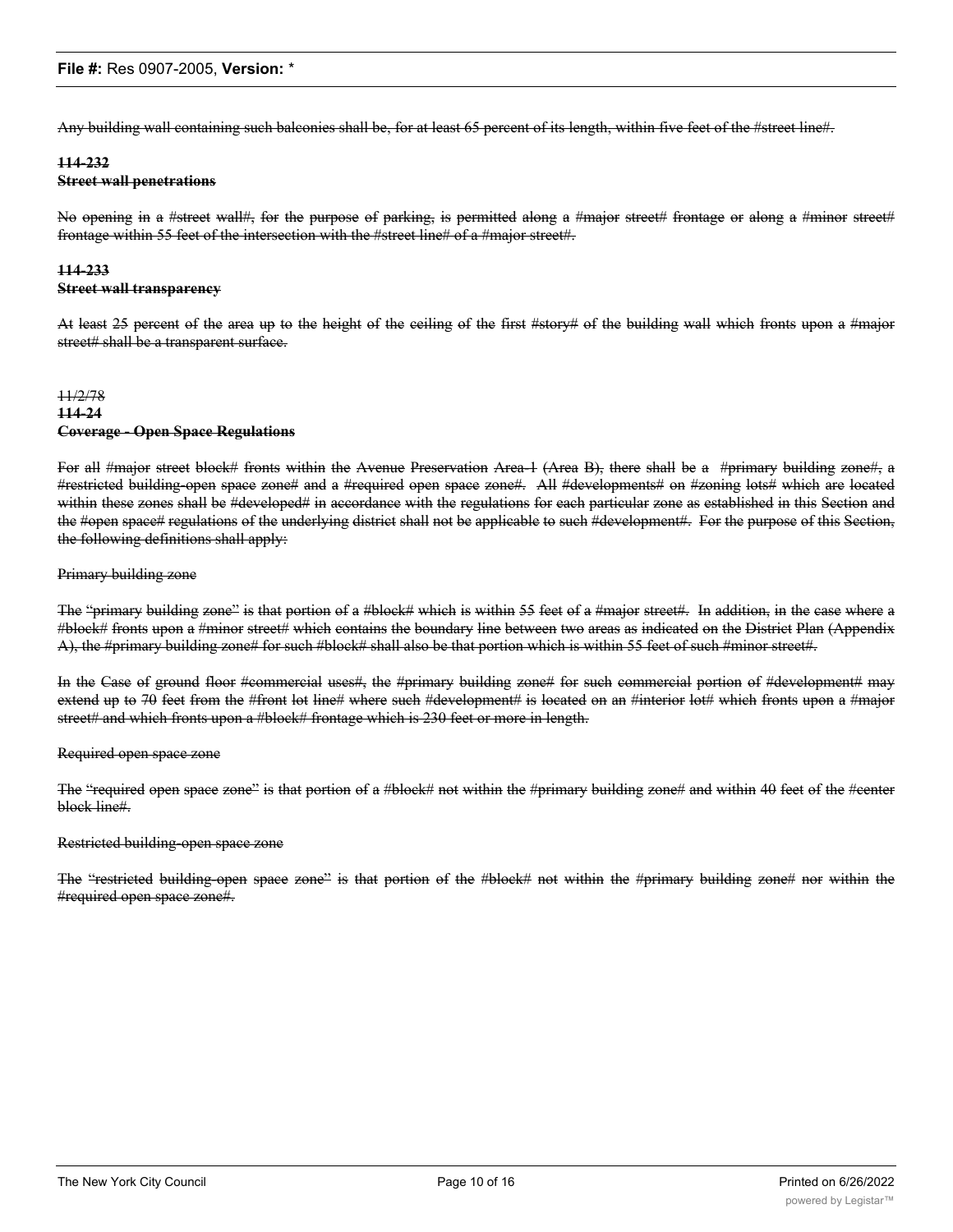# **[DELETE DIAGRAM]**

11/2/78

#### **114-25**

Development of Small Lots

For #zoning lots# which have a #major street# frontage of 50 feet or less, all #development# shall occur within the #primary building zone#. The remainder of the #zoning lot# shall be reserved for #open space#.

11/2/78

# **114-26**

Development of Large Lots

For #zoning lots# which have a #major street# frontage which is in excess of 50 feet, the following regulations shall apply.

#### 11/2/78

# **114-261 Primary building zone**

#Development#, in accordance with the provisions of this Chapter, is permitted within the #primary building zone#.

11/2/78

#### **114-262 Required open space zone**

Within the #required open space zone# no #development# is permitted, and such zone shall be improved as #semi-private open space#. However, the following regulations with regard to permitted obstructions within the #required open space zone# shall apply.

- (a) enclosed #accessory group parking facility# provided the roof of such facility is not more than 10 feet above #curb level#;
- (b) flagpoles, eaves, kiosks, #accessory# sheds, breeze ways, and steps are permitted in accordance with the provisions of Section 23-44 (Permitted Obstructions in Required Yards or Rear Yard Equivalents) of this Resolution; and
- (c) unenclosed #accessory group parking facilities#, enclosed #accessory group parking facilities# with roofs higher than 10 feet above #curb level#, driveways, service or mechanical equipment, loading berths, exhaust vents, building trash storage facilities and unenclosed balconies are not permitted obstructions within the #required open space zone#.

11/2/78

# **114-263 Restricted building-open space zone**

#Development# may occur within the #restricted building-open space zone#, provided that for each square foot of #lot area# which is covered by such #development#, an amount of #private# or #semi-private open space#, as specified in this Section, is provided within the #development#.

For each square foot of the #restricted building-open space zone# that is covered by the #development#, there shall be either one square foot of #semi-private open space# or two square feet of #private open space#. However, at least 50 percent of the #open space# to be provided shall be #semi-private open space#. Such #semi-private# or #private open space# may not be located on the ground level of any uncovered portion of #restricted building-open space zone#.

11/2/78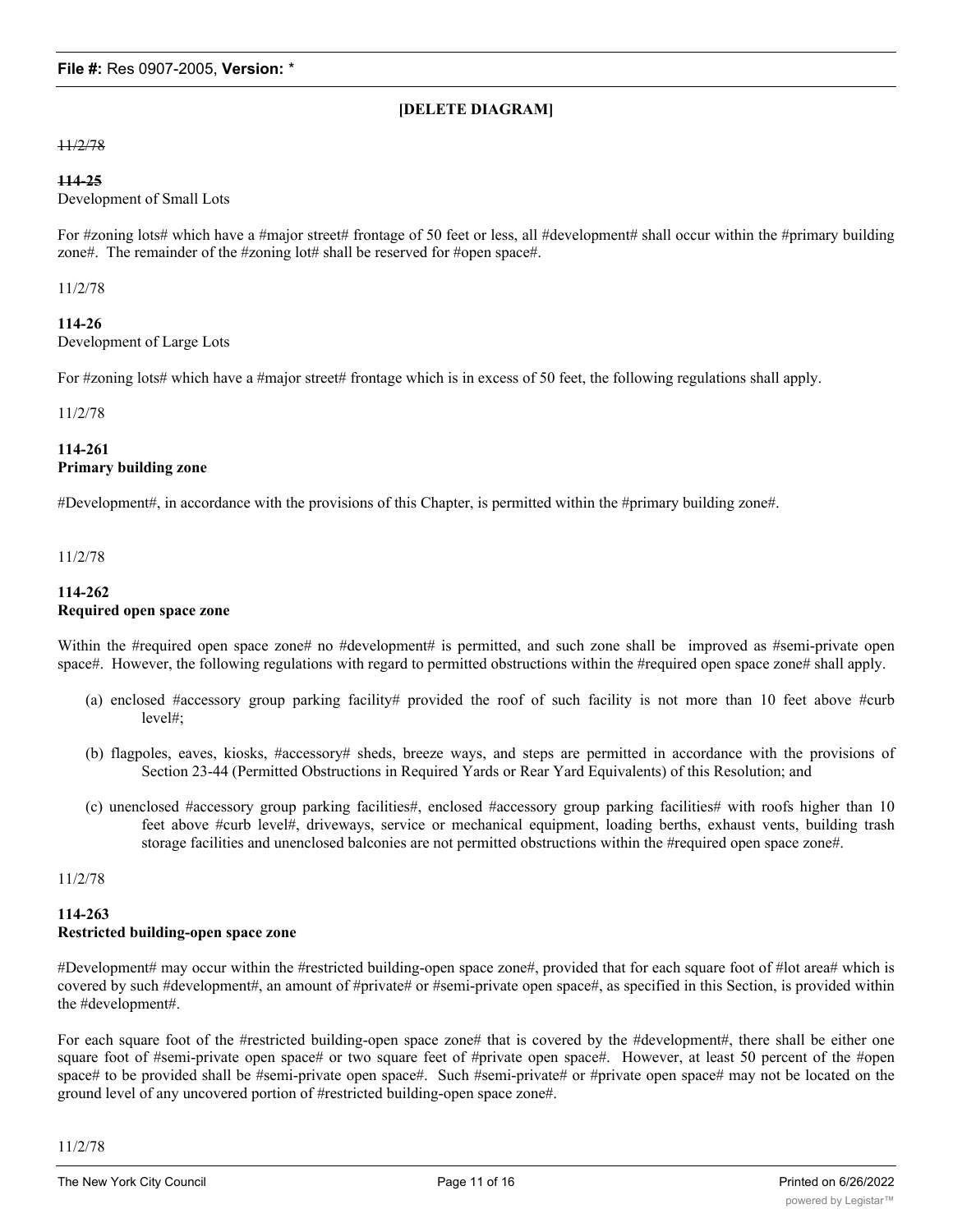# **114-264**

Development of lots in excess of 40,000 square feet or for certain corner lots

For any #development# on a #zoning lot# which has at least 40,000 square feet of #lot area# and which fronts upon more than one #major street#, or for #corner lots# which front upon two #major streets# which are both within the same area designation as indicated on the District Plan (Appendix A), the Commission may by special permit modify the locational requirements of the #primary building zone#, the #required open space zone# and the #restricted building-open space zone#, provided the Commission finds that:

- (a) at least 20 percent of the #zoning lot# is #developed# as the #required open space zone# and is located on the #zoning lot# so as to maximize the amount of sunlight on such #open space# and on adjacent properties;
- (b) 25 percent of the #zoning lot# is provided as the #restricted building-open space zone#;
- (c) in addition to complying with the applicable height limitation, the #development# relates to the character and scale of adjacent #development#; and
- (d) any curb cuts are located so as to minimize pedestrian and vehicular conflicts and/or congestion.

#### 11/2/78

### **114-27 Required Open Space Zone Improvements**

All #open space# within the #required open space zone# shall be accessible to all tenants of the #development# and shall be improved and/or treated in accordance with the provisions of this Section. The owner of the #building# shall be responsible for the maintenance of the #required open space zone# including litter control, security, maintenance of accessways and equipment and replacement of vegetation.

#### 11/2/78

# **114-271 Landscaping/Surfacing**

At least 50 percent of the #open space# shall either be landscaped with flowers, shrubs, trees, bushes or grass or covered with decorative paving materials. Combinations of landscaping materials and decorative paving are permitted. The remaining portion shall be surfaced with a durable material which may be non-decorative.

11/2/78

# **114-272** Trees and planting

There shall be at least one tree of a minimum of 4-inch caliper for each 1,000 square feet of required #open space#. Such trees shall be planted in at least 3.5 cubic feet of top soil to a depth of at least 3 feet, 6 inches.

In addition, 150 linear feet of plants, flowers or shrubbery shall be provided for each 1,000 square feet or required #open space#.

11/2/78

**114-273 Recreation facilities**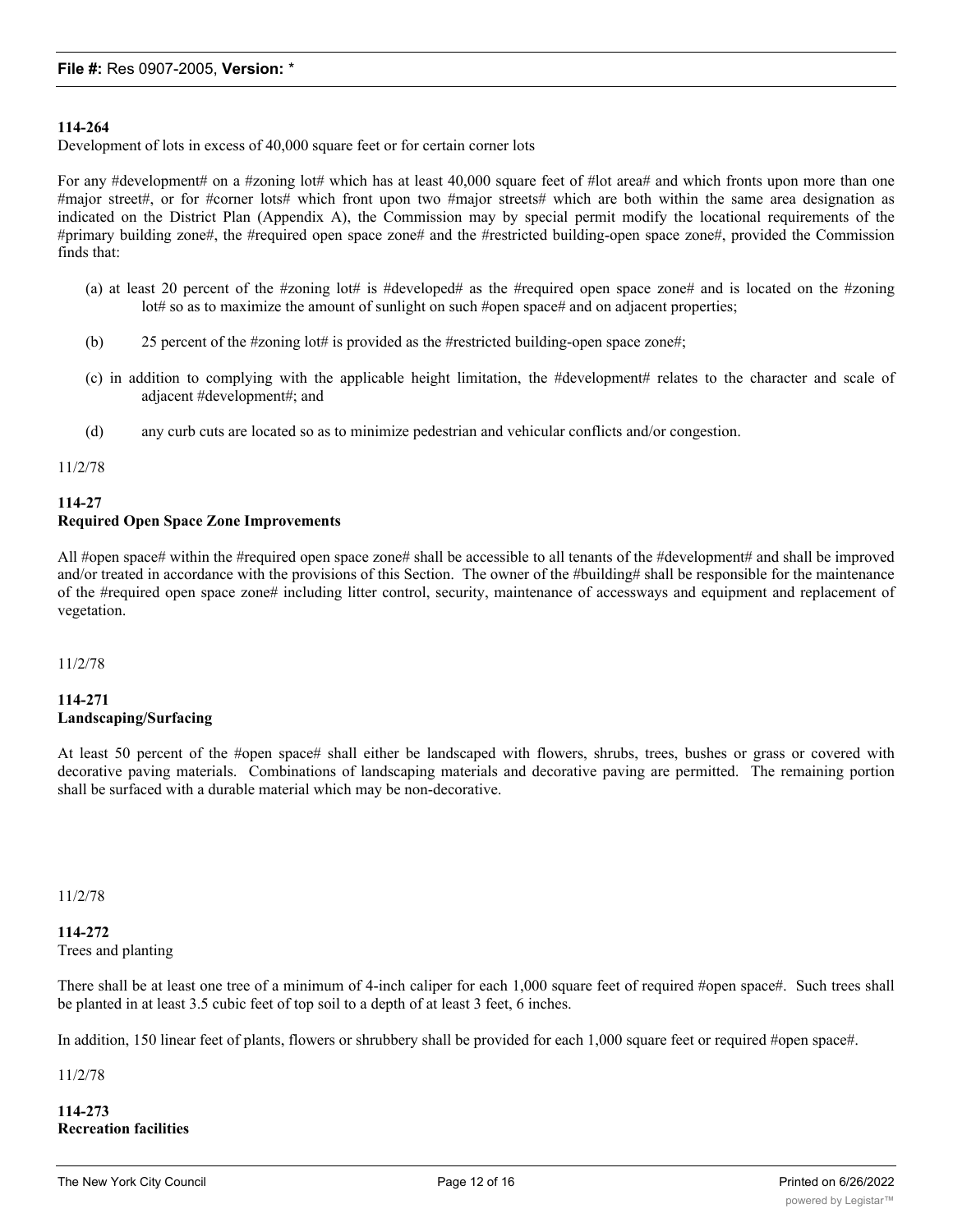The #required open space zone# may be #developed# with active recreation facilities, provided that such facilities do not occupy more than 25 percent of such required #open space#.

11/2/78

# **114-274 Access**

The #required open space zone# and all required #open space# is to be accessible for the physically handicapped and shall contain at least one path of travel to:

- (a) the major portion of such required #open space#;
- (b) the building lobby from the required #open space#; and
- (c) the adjacent sidewalks, if such access is provided at all.

Ramps shall be provided which have a minimum width of 36 inches and a slope not greater than 1:12, a non-skid surface and, for open edged ramps, a two-inch high safety curb. At each end of the ramp there shall be a level area of at least 5 feet in length.

#### 11/2/78

#### **114-28 Semi-Private Open Space**

All #semi-private open space# which is provided in order to satisfy the requirements of Section 114-263 (Restricted building-open space zone) shall have a minimum area of 400 square feet, exclusive of accessways. At least 50 percent of the total area shall be landscaped with trees, flowers, shrubs or plants. Where trees are provided they shall be of 4 inch caliper and be planted in at least 3.5 cubic yards of top soil to a depth of at least 3 feet, 6 inches.

Remaining unlandscaped portions may be improved for either active or passive recreation. The area should contain a suitable amount of seating and the surface shall be appropriately treated for safe walking. #Semi-private open space# may be located on any roof of the #development#.

Access for physically handicapped persons shall be provided in accordance with the provisions of Section 114-274 (Access).

Any mechanical equipment that is located either near or within the required #semi-private open space# shall be screened and/or buffered to reduce any noise or emissions therefrom. No intake or exhaust duct shall face directly into the area.

The building owner shall be responsible for the maintenance of the #semi-private open space# including litter control, security, maintenance of accessways and equipment and replacement of vegetation.

3/4/82

### **114-29 Parking Regulations**

All #developments# shall provide off-street parking spaces in an amount equal to 50 percent of the number of #dwelling units# contained in the #development#. However, for #developments# on #interior lots# which have a #lot area# of 5,000 square feet or less, no off-street parking spaces are required.

However, for #developments# on #interior lots# which have a #lot area# of 5,000 square feet or less as of November 2, 1978, no offstreet parking spaces are required.

3/4/82

### **114-30 AVENUE PRESERVATION AREA-2 (Area C)**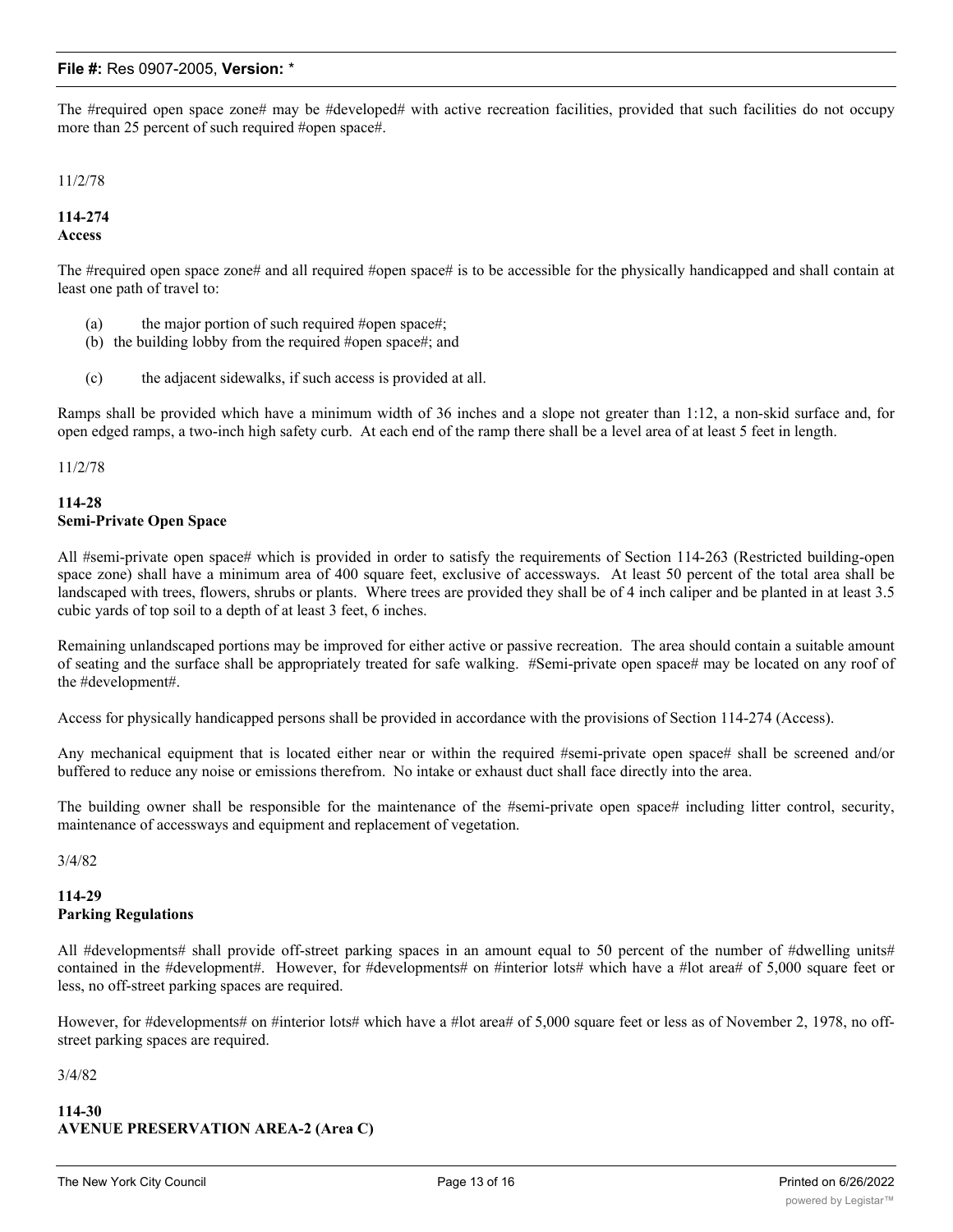The provisions of this Section shall apply to all #developments# within the area designated as Area C on the District Plan (Appendix A). The regulations applicable to Area C shall be those that apply to Area B, as set forth in Sections 114-20 through 114-29, inclusive, except as provided in this Section.

However, the Commission may be authorization modify the regulations relating to parking requirements and #open space# requirements in Sections 114-20 through 114-29, inclusive, and may modify spacing between #building# requirements, provided that the following findings are made:

- (a) that the #development# consists of #buildings# no more than three #stories# in height, on a #zoning lot# in excess of 40,000 square feet.
- (b) that at least 20 percent of the #zoning lot# is #developed# as the #required open space zone#.
- (c) that at least 25 percent of the #zoning lot# is provided as the #restricted building-open space zone#.
- (d) That any curb cuts are located so as to minimize pedestrian and vehicular conflicts and/or congestion.

#### 11/2/78

# **114-31 Height and Setback Regulations**

The maximum height for any #development# within Area C shall be sixty feet or six #stories#, whichever is less.

When any portion of the #development# extends more than 55 feet from the #front lot line#, such portion of the #development# which is beyond 55 feet from the #front lot line# shall not exceed a height of 40 feet.

7/26/01

# **114-32 Use Restrictions**

Except where the underlying district designation is C4-2, all #commercial uses# shall be limited to the ground floor.

11/2/78

# **114-40 AVENUE PRESERVATION AREA-3 (Area D)**

The provisions of this Section shall apply to all #developments# within the area designated as Area D on the District Plan (Appendix A).

The regulations applicable to Area D shall be those that apply to Area B, as set forth in Sections 114-20 through 114-29, inclusive, except as provided in this Section.

11/2/78

#### **114-41 Maximum Floor Area Ratio**

The maximum #floor area ratio# for #residential# or #community facility buildings#, or where permitted by the underlying district regulations for #commercial buildings#, or for a #mixed building# containing any combination of such #uses#, shall be 2.75.

11/2/78

**114-42 Height and Setback Regulations**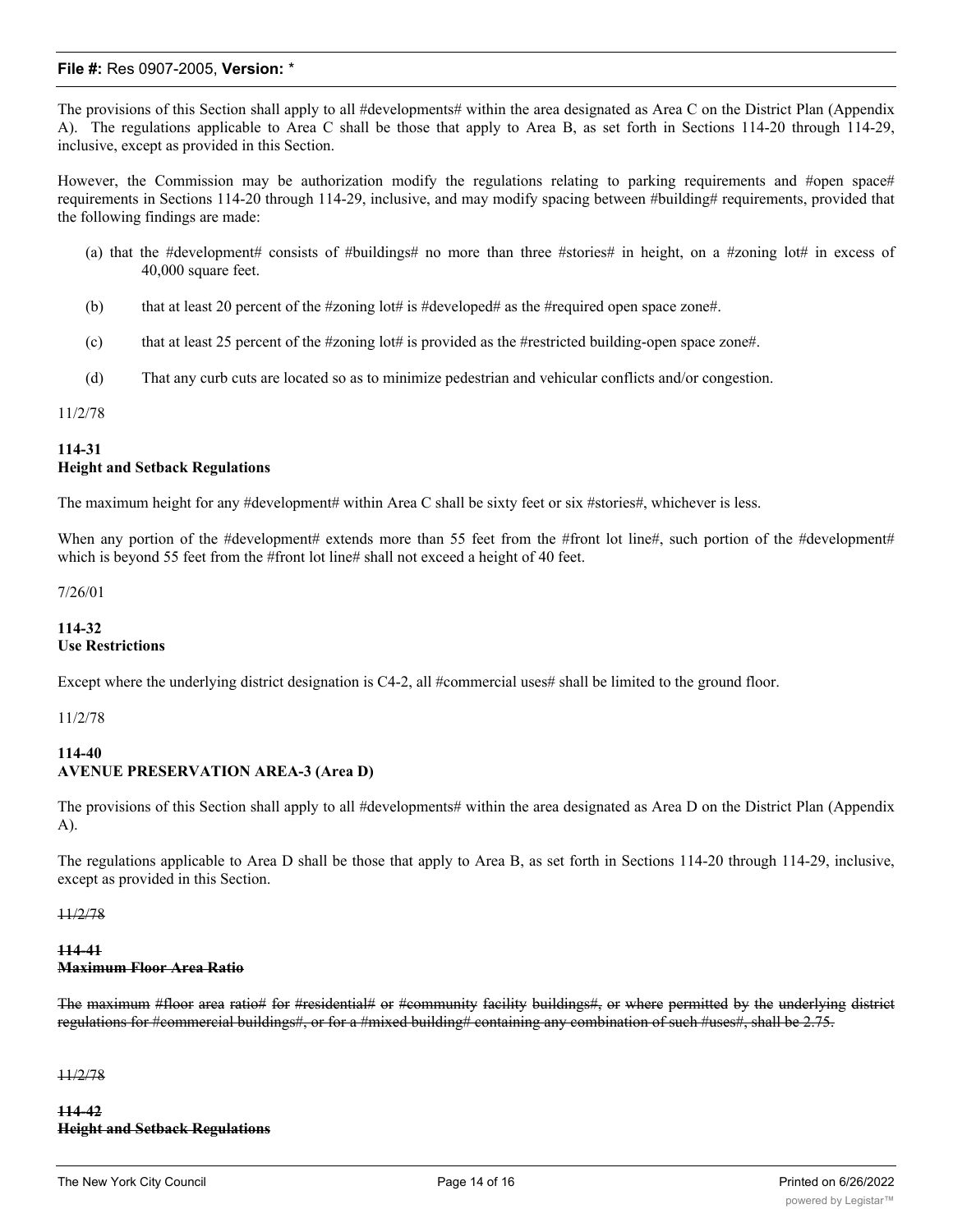The maximum height for any #development# within Area D shall be eighty feet or 8 #stories#, whichever is less. Above the height of sixty feet or six #stories# there shall be a setback of at least 10 feet from any #street line#.

When any portion of a #development# extends more than 55 feet from the #front lot line#, such portion of the #development# which is beyond 55 feet from the #front lot line# shall not exceed a height of 40 feet.

#### 11/2/78

#### **114-50 OTHER AREAS (Area E)**

The provisions of this Section shall apply to all #developments# within the area designated as Area E on the District Plan (Appendix A).

The regulations applicable to Area E are primarily those of the underlying district designations, except as those regulations are modified or changed by the provisions of Sections 114-00 through 114-08, inclusive, and by the provisions of this Section.

#### 6/30/89

### **114-51 Height Limitations**

The following height limitations shall apply to all #developments# within Area E.

- (a) For #zoning lots# within the underlying district designation of R3-2, Section 23-631 (Height and setback in R1, R2, R3, R4 or R5 Districts) shall apply except that the maximum height for any #development# shall be 32 feet or three #stories#, whichever is less.
- (b) For #zoning lots# which have the underlying district designation of R7 the maximum height for any #development# shall be 80 feet or eight #stories#.
- (c) For #zoning lots# which have the underlying district designation of R6, the maximum height for any #development# shall be 60 feet or six #stories#.

11/2/78

# **APPENDIX A SPECIAL BAY RIDGE DISTRICT PLAN [DELETE MAP]**

Adopted.

Office of the City Clerk, } The City of New York, } ss.:

I hereby certify that the foregoing is a true copy of a Resolution passed by The Council of The City of New York on March 23, 2005, on file in this office.